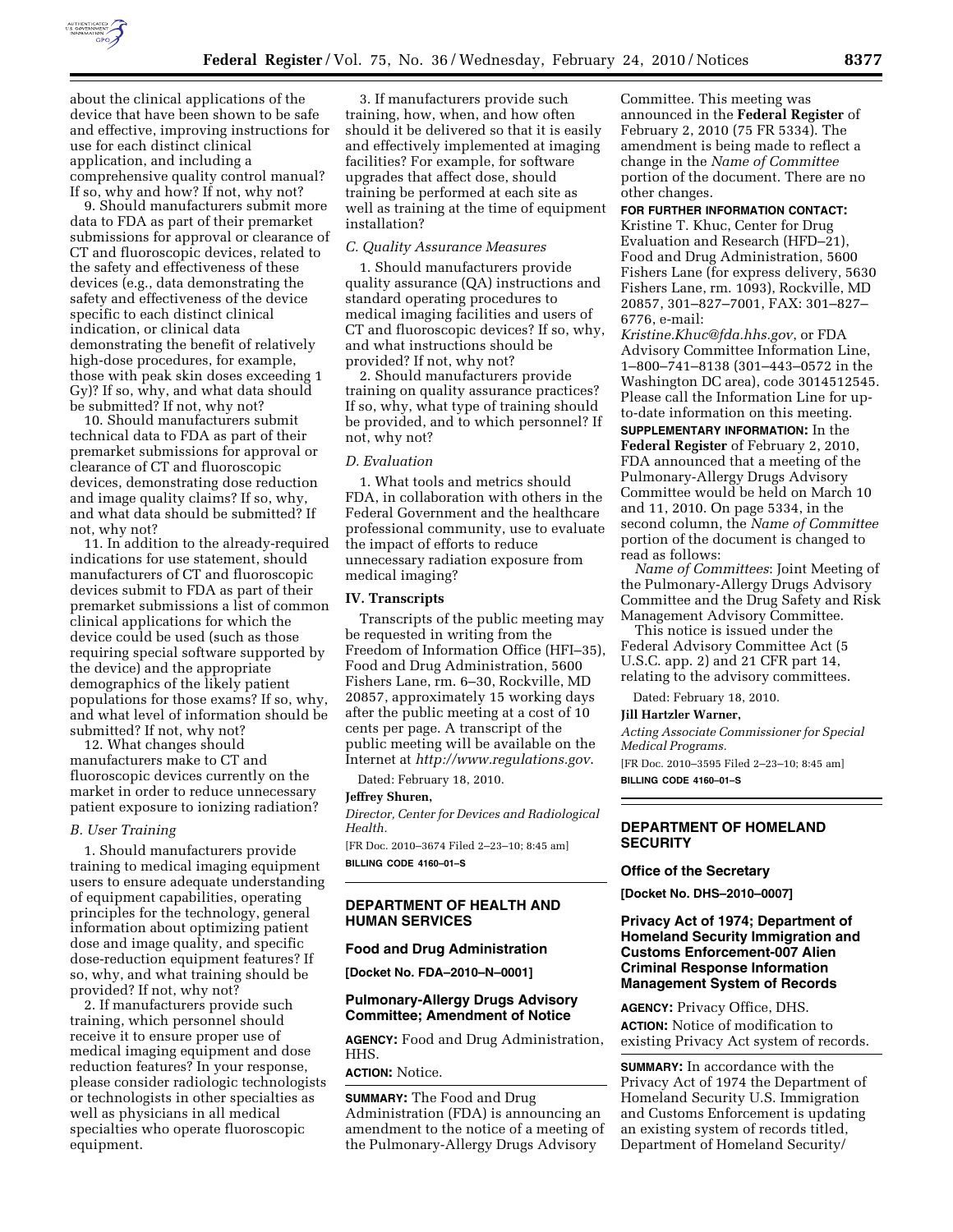Immigration and Customs Enforcement-007 Law Enforcement Support Center Alien Criminal Response Information Management System of Records (73 FR 74739, December 9, 2008). The information in this system of records includes data gathered and maintained both in paper form and electronically by U.S. Immigration and Customs Enforcement to carry out its mission to receive and respond to immigration status inquiries from criminal justice agencies regarding individuals arrested, under investigation, or otherwise encountered by those agencies. This system of records supports the Immigration and Customs Enforcement Secure Communities Program, the management of records in the Federal Bureau of Investigation's National Crime Information Center about persons who are the subject of Immigration and Customs Enforcement-issued criminal warrants and immigration lookouts, and the Department of Homeland Security/ Immigration and Customs Enforcement Tip-line operation for receiving reports from the public as well as governmental and non-governmental organizations concerning customs and immigration violations, suspicious activity, or other law enforcement matters. This system also supports Immigration and Customs Enforcement efforts to conduct immigration status checks on foreign born individuals applying to purchase/ obtain a firearm in the United States, individuals supporting special security events, and individuals who are Federal or contract employees and applicants undergoing a U.S. Office of Personnel Management background investigation. Categories of individuals, categories of records, and the purpose statement and routine uses of this system of records notice have been updated to better reflect the current status of these records. The exemptions for the existing system of records notice will continue to be applicable for this system of records notice. Additionally, this system will continue to be included in the Department of Homeland Security's inventory of record systems.

**DATES:** Submit comments on or before March 26, 2010. This new system will be effective March 26, 2010.

**ADDRESSES:** You may submit comments, identified by docket number DHS– 2010–0007 by one of the following methods:

• *Federal e-Rulemaking Portal: http://www.regulations.gov.* Follow the instructions for submitting comments.

• *Fax:* 703–483–2999.

• *Mail:* Mary Ellen Callahan, Chief Privacy Officer, Privacy Office,

Department of Homeland Security, Washington, DC 20528.

• *Instructions:* All submissions received must include the agency name and docket number for this rulemaking. All comments received will be posted without change to *http:// www.regulations.gov,* including any personal information provided.

• *Docket:* For access to the docket to read background documents or comments received go to *http:// www.regulations.gov.* 

**FOR FURTHER INFORMATION CONTACT:** Lyn Rahilly (202–732–3300), Privacy Officer, U.S. Immigration and Customs Enforcement, 500 12th Street, SW., Washington, DC 20536; Mary Ellen Callahan (703–235–0780), Chief Privacy Officer, Privacy Office, U.S. Department of Homeland Security, Washington, DC 20528.

### **SUPPLEMENTARY INFORMATION:**

### **I. Background**

The Department of Homeland Security (DHS) is updating and reissuing DHS/Immigration and Customs Enforcement (ICE)–09007 Law Enforcement Support Center (LESC) Alien Criminal Response Information Management (ACRIMe) System (73 FR 74739, December 9, 2008) to add or modify the categories of records and individuals, purpose statement, and routine uses for the system of records in order to clarify the nature of the customs and immigration law enforcement records maintained by ICE. The system of records is being renamed DHS/ICE–007 Alien Criminal Response Information Management (ACRIMe) System of Records.

DHS is expanding and clarifying the categories of individuals in this system of records notice. As amended, this system of records pertains to the following category of individuals: (1) Individuals who are the subject of an immigration status inquiry directed to ICE by criminal justice agencies that have arrested, investigated, encountered, or had custody of the individual; (2) individuals who report tips to DHS/ICE about suspicious activity or other law enforcement and the individuals about whom those reports are made; (3) individuals who are the subject of criminal arrest warrants and immigration lookouts that ICE has entered into the Federal Bureau of Investigation's (FBI) National Crime Information Center (NCIC) System; (4) individuals subject to background investigations by a Federal agency for employment and/or national security purposes; (5) individuals who are applying to obtain/purchase a firearm in

the United States and whose information has been submitted to ICE for the purpose of conducting an immigration status check in support of background checks required by the Brady Handgun Violence Protection Act (Brady Act) or other applicable laws; and (6) personnel working for criminal justice agencies who contact ICE for law enforcement assistance.

DHS is also updating and clarifying the existing categories of records in this system of records notice to include: (1) Biographic identifiers, other identifiers, and contact information, (2) visa, border, immigration and citizenship information, (3) criminal history information, (4) NCIC hit confirmation records, (5) background investigation records, (6) criminal justice immigration status check records received from domestic, foreign, and international criminal justice agencies about individuals who have been arrested by, investigated by, encountered by, or are otherwise in the custody of such agencies, (7) identification and authentication information for criminal justice agency personnel who contact ICE, (8) public tip records, and (9) information about ICE's follow-up actions on tips or other information received.

DHS is updating this notice to clarify and expand the purposes of the ACRIMe system of records. The purposes of the ACRIMe system of records are now as follows: (1) To identify and arrest individuals in the United States who may be subject to removal under the Immigration and Nationality Act, as amended; (2) to respond to inquiries from criminal justice agencies that seek to determine the immigration status of an individual in the context of a criminal justice matter for the purpose of identifying and arresting those who may be subject to removal; (3) to inform criminal justice agencies and agencies conducting background checks whether an individual is under investigation and/or wanted by ICE or other criminal justice agencies; (4) to receive, process and act on information received from the general public and other sources regarding suspicious activities and actual or potential violations of laws enforced by ICE or DHS, and to refer any other actionable information to the appropriate agencies for action; (5) to provide assistance to domestic, foreign and international agencies that contact ICE and the LESC on matters within the scope of ICE's law enforcement authorities, including violations of U.S. customs and immigration laws; (6) to collect and analyze data to evaluate the effectiveness and quality of services provided to other agencies in support of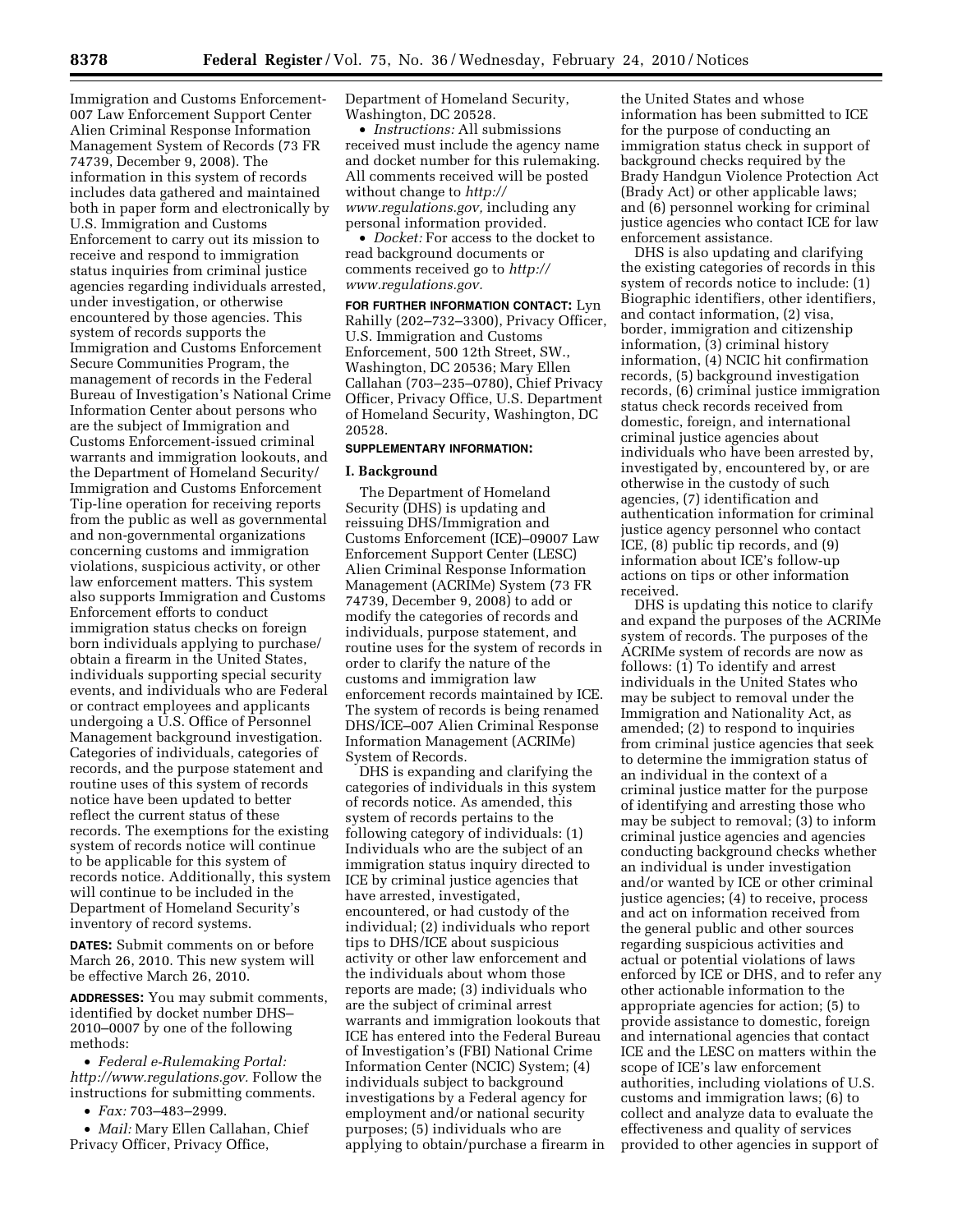the purposes described above, and of ICE's customs and immigration law enforcement efforts generally; and (7) to identify potential criminal activity, immigration violations, and threats to homeland security; to uphold and enforce the law; and to ensure public safety.

Finally, DHS is updating this system of records notice to add several new routine uses that clarify the scope of external sharing of information from the ACRIMe system of records. Specifically, DHS proposes to add new routine uses that support the sharing of results of immigration status inquiries for handgun applicants, persons undergoing certain background checks, and for criminal law enforcement purposes. DHS also proposes to add a new routine use to support ICE's operation of the DHS Tip-line, which necessitates the sharing of information gathered from various voluntary sources with appropriate agencies that may have authority, jurisdiction, or other need to know regarding the subject of the tip. A new routine use is proposed to specifically support the sharing of information with criminal justice agencies and other users of NCIC when those agencies have a hit against an ICEgenerated NCIC record to resolve the hit. DHS proposes a new routine use to support the sharing of information that is necessary when ICE places an immigration detainer on an individual currently in the custody of another agency or seeks to transfer custody from another agency to ICE pursuant to its efforts to enforce Federal immigration laws. Finally, DHS is adding new routine uses to support the necessary sharing of information with Congress and the Office of Management and Budget in connection with private immigration relief legislation; with other agencies as needed to test information systems and technologies; with foreign governments and the State Department as necessary to support current information sharing agreements and diplomatic communications with foreign governments; and with other criminal justice agencies to coordinate, collaborate, and deconflict actions on investigative matters or criminal law enforcement operations.

#### **II. ACRIMe System of Records**

The ICE LESC was originally established primarily to respond to inquiries from Federal, State, local, tribal and international criminal justice agencies (*i.e.,* law enforcement agencies, criminal courts, booking and correctional facilities, and parole boards) regarding the immigration status of individuals they encountered while

performing their law enforcement duties across the U.S. and internationally. The LESC's mission and ACRIMe functionality have expanded to support ICE's handling of and response to immigration status inquiries made by ICE and other Federal, State, local, tribal, and international criminal justice agencies regarding individuals arrested, subject to background checks, under investigation, or otherwise encountered by those agencies. The ACRIMe system supports and keeps appropriate records of the following customs, immigration, and law enforcement functions: (1) Support the ICE Secure Communities Program, which seeks to improve public safety by implementing a comprehensive, integrated approach to identify and remove criminal aliens from the U.S. using biometric data; (2) respond to electronic ''Immigration Alien Queries'' submitted by ICE and other criminal justice agencies regarding the immigration status of individuals they have arrested or are investigating (known as ''Traditional law enforcement checks''); (3) support ''Brady Act Checks,'' which are background checks on foreign born persons seeking to purchase or obtain firearms in the U.S.; (4) create, update and clear records in the Federal Bureau of Investigation's (FBI) National Crime Information Center (NCIC) system about persons who are the subject of ICE-issued criminal warrants or immigration lookouts; (5) operate a 24-hour Tip-line for the public to report customs and immigration violations, suspicious activity or other law enforcement matters to the DHS; (6) conduct immigration status checks on individuals in support of special security events like the Super Bowl, or the security of visiting national leaders or sensitive facilities; and (7) process inquiries from OPM to determine the immigration status of Federal and contract applicants and employees undergoing a background investigation (known as ''OPM checks''). The ACRIMe system is divided into four separate user interfaces, called modules: (1) The Operations Module; (2) Communications Center Module; (3) NCIC Section Module; and (4) Tip-line Module.

The ACRIMe Operations Module facilitates the electronic receipt of and response to Immigration Alien Queries (IAQs) from ICE and other agencies requesting an immigration status check pursuant to a traditional law enforcement, Brady Act, special security event, or OPM check. In the future the ACRIMe will automatically prioritize pending requests for immigration status checks to give preference to those

concerning criminal aliens with more severe criminal histories. The ACRIMe Operations Module uses personal identifiers provided in the IAQ to automatically search various criminal, customs and immigration databases to gather information about the subject of the IAQ. Based on the search results, ICE prepares an Immigration Alien Response (IAR) in ACRIMe indicating the individual's last known immigration status, and electronically returns the IAR to the requesting agency.

The ACRIMe Communications Center Module documents calls from IAQ submitters who have further questions regarding IARs received from ICE, from criminal justice agencies contacting ICE to report suspected customs or immigration violations, and from law enforcement agencies seeking to confirm matches against ICE-generated National Crime Information Center (NCIC) records (known as ''NCIC Hit Confirmation'' calls).

The ACRIMe NCIC Section Module allows ICE to create, update and clear records in the Federal Bureau of Investigation's (FBI) NCIC system about persons for whom ICE has an outstanding criminal warrant or immigration lookout. ICE maintains ''hit confirmation files'' for these ICEgenerated NCIC records, which provide additional information about the subject of the NCIC records and allow easy access to this information so that ICE can quickly confirm whether a person run through NCIC is likely the person who is the subject of the active warrant or lookout.

The ACRIMe Tip-line Module documents calls received from the general public and governmental and non-government organizations via the DHS/ICE Tip-line who are reporting suspected customs and immigration violations, suspicious activities or other law enforcement matters to ICE. If enough information is provided by the caller, ICE may manually conduct research in various government and commercial databases. Based on the findings of the search, ICE can manually create an investigatory lead that is routed to the appropriate ICE field office for further investigation or action.

This updated system of records notice is being published concurrently with the Privacy Impact Assessment (PIA) for the ACRIMe System because information maintained in ACRIMe is described in this notice. The ACRIMe PIA is available on the DHS Privacy Office Web site at *http://www.dhs.gov/ privacy.* 

Portions of the DHS/ICE–007 ACRIMe System of Records are exempt from one or more provisions of the Privacy Act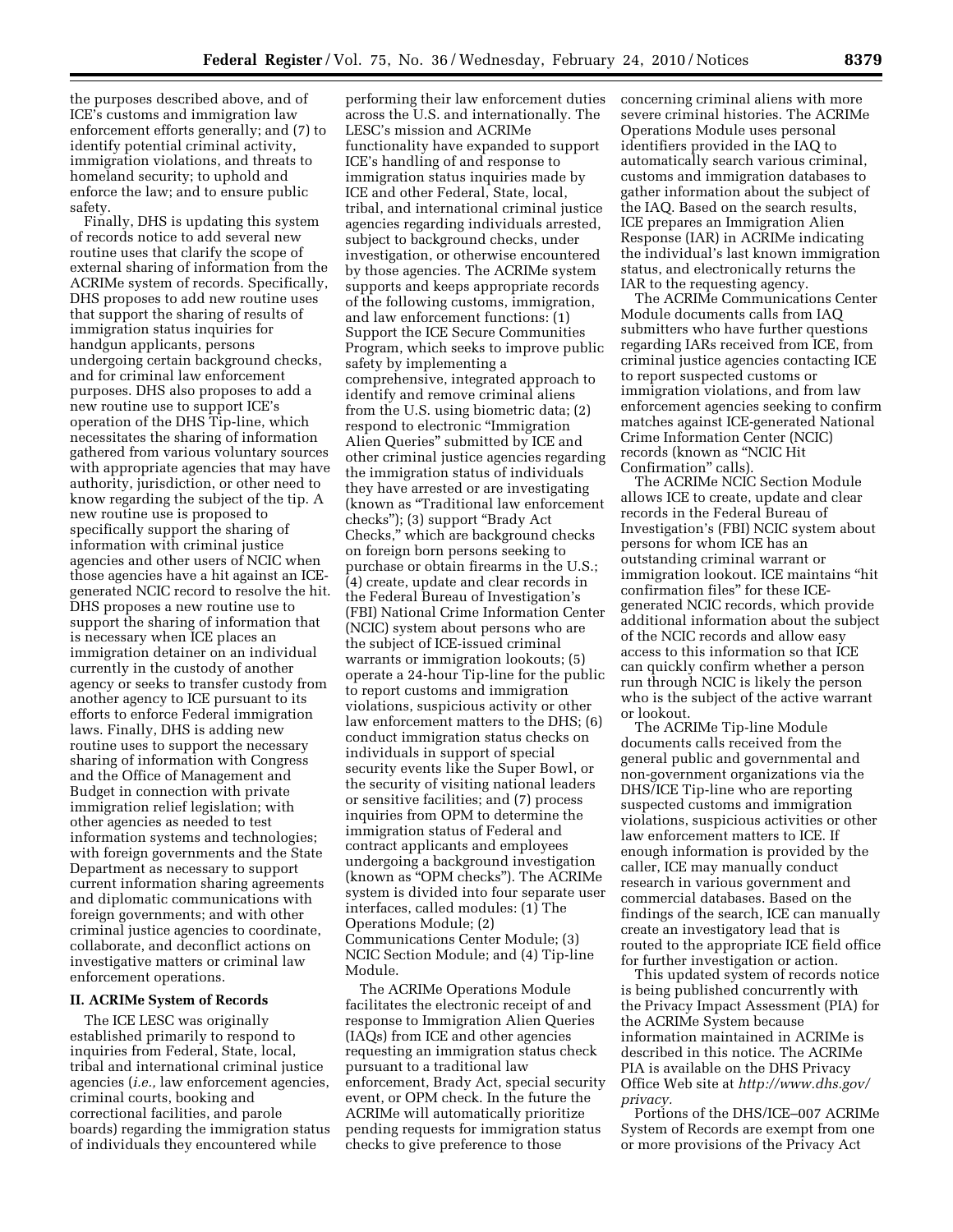because of criminal, civil and administrative enforcement requirements. Individuals may request information about records pertaining to them stored in the DHS/ICE–007 ACRIMe System of Records as outlined in the ''Notification Procedure'' section below. ICE reserves the right to exempt various records from release. The Secretary of Homeland Security has exempted portions of this system of records from subsections (c)(3) and (4);  $(d)$ ; (e)(1), (2), (3), (4)(G), (4)(H), (5) and (8); (f); and (g) of the Privacy Act. In addition, the system has been exempted from subsections  $(c)(3)$  and  $(4)$ ;  $(d)$ ;  $(e)(1)$ ,  $(4)(G)$ ,  $(4)(H)$ , and  $(f)$  pursuant to 5 U.S.C. 552a(k)(2). Rules have been promulgated in accordance with the requirements of 5 U.S.C. 553(b), (c) and (e) and have been published in the **Federal Register** as addition to Title 28, Code of Federal Regulations (28 CFR 16.99). In addition, to the extent a record contains information from other exempt systems of records, ICE will rely on the exemptions claimed for those systems.

Consistent with DHS's information sharing mission, information stored in the DHS/ICE–007 ACRIMe System of Records may be shared with other DHS components, as well as appropriate Federal, State, local, tribal, foreign, or international government agencies. This sharing will only take place after DHS determines that the receiving component or agency has a need to know the information to carry out national security, law enforcement, immigration, intelligence, or other functions consistent with the routine uses set forth in this system of records notice.

In accordance with the Privacy Act of 1974, the Department of Homeland Security U.S. Immigration and Customs Enforcement is updating an existing system of records titled, Department of Homeland Security/U.S. Immigration and Customs Enforcement-007 Law Enforcement Support Center Alien Criminal Response Information Management System of Records (73 FR 74739, December 9, 2008). The information in this system of records includes data gathered and maintained both in paper form and electronically by U.S. Immigration and Customs Enforcement to carry out its mission to receive and respond to immigration status inquiries from criminal justice agencies regarding individuals arrested, under investigation, or otherwise encountered by those agencies. This system of records supports the U.S. Immigration and Customs Enforcement Secure Communities Program, the management of records in the Federal

Bureau of Investigation's National Crime Information Center about persons who are the subject of U.S. Immigration and Customs Enforcement-issued criminal warrants and immigration lookouts, and the Department of Homeland Security/ U.S. Immigration and Customs Enforcement Tip-line operation for receiving reports from the public as well as governmental and non-governmental organizations concerning customs and immigration violations, suspicious activity, or other law enforcement matters. This system also supports the U.S. Immigration and Customs Enforcement efforts to conduct immigration status checks on foreign born individuals applying to purchase/ obtain a firearm in the United States, individuals supporting special security events or who are visiting or requesting access to national leaders or sensitive facilities, and individuals who are Federal or contract employees and applicants undergoing a U.S. Office of Personnel Management background investigation. Categories of individuals, categories of records, and the purpose statement and routine uses of this system of records notice have been updated to better reflect the current status of these records. The exemptions for the existing system of records notice will continue to be applicable for this system of records notice. Additionally, this system will continue to be included in the Department of Homeland Security's inventory of record systems.

#### **III. Privacy Act**

The Privacy Act embodies fair information principles in a statutory framework governing the means by which the United States Government collects, maintains, uses, and disseminates individuals' records. The Privacy Act applies to information that is maintained in a ''system of records.'' A ''system of records'' is a group of any records under the control of an agency for which information is retrieved by the name of an individual or by some identifying number, symbol, or other identifying particular assigned to the individual. In the Privacy Act, an individual is defined to encompass United States citizens and lawful permanent residents. As a matter of policy, DHS extends administrative Privacy Act protections to all individuals where systems of records maintain information on U.S. citizens, lawful permanent residents, and visitors. Individuals may request access to their own records that are maintained in a system of records in the possession or under the control of DHS by complying with DHS Privacy Act regulations, 6 CFR part 5.

The Privacy Act requires each agency to publish in the Federal Register a description denoting the type and character of each system of records that the agency maintains, and the routine uses that are contained in each system in order to make agency record keeping practices transparent, to notify individuals regarding the uses to which their records are put, and to assist individuals to more easily find such files within the agency. Below is the description of the DHS/ICE–007 ACRIMe System of Records.

In accordance with 5 U.S.C. 552a(r), DHS has provided a report of this system of records to the Office of Management and Budget and to Congress.

#### **System of Records:**

DHS/ICE—007

## **SYSTEM NAME:**

Alien Criminal Response Information Management (ACRIMe) System

### **SECURITY CLASSIFICATION:**

Unclassified and Law Enforcement Sensitive (LES).

## **SYSTEM LOCATION:**

Records are maintained at the U.S. Immigration and Customs Enforcement (ICE) Law Enforcement Support Center (LESC) in Williston, Vermont, at ICE Headquarters, and other ICE field office **locations** 

## **CATEGORIES OF INDIVIDUALS COVERED BY THE SYSTEM:**

Categories of individuals covered in this system include:

(1) Individuals who are encountered by, arrested by, under the investigation of, or in the custody of a criminal justice agency and are the subject of an immigration status inquiry directed to ICE.

(2) Individuals who report tips concerning customs and immigration violations, suspicious activity or other law enforcement matters to the Department of Homeland Security (DHS)/ICE and individuals about whom those reports are made.

(3) Individuals who are the subject of criminal arrest warrants and immigration lookouts that ICE has entered into the Federal Bureau of Investigation's (FBI) National Crime Information Center (NCIC) System.

(4) Individuals subject to background investigations by a Federal agency for employment and/or national security purposes.

(5) Individuals who are applying to obtain/purchase a firearm in the United States and whose information has been submitted to ICE for the purpose of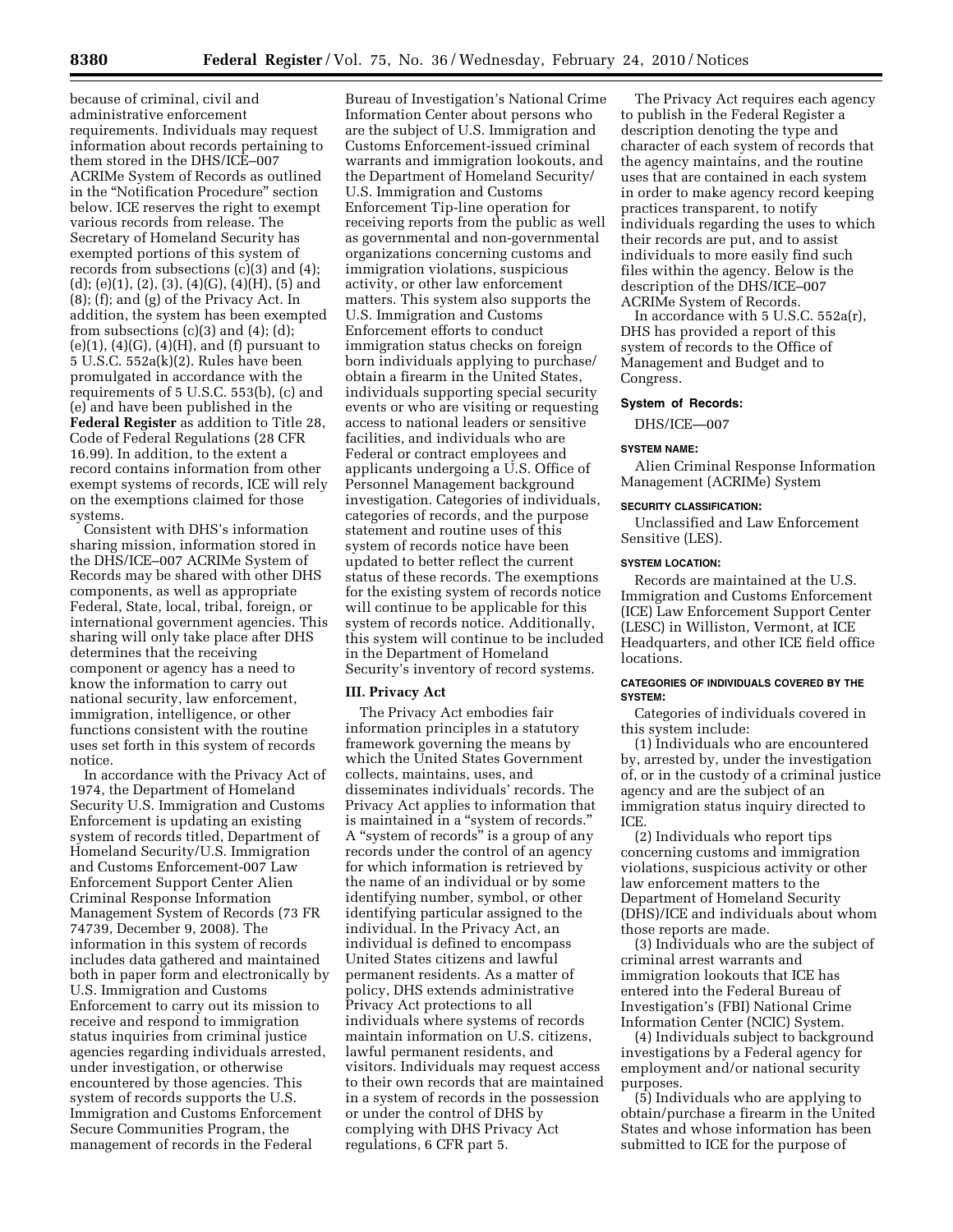conducting an immigration status check in support of background checks required by the Brady Handgun Violence Protection Act (Brady Act) or other applicable laws.

(6) Law enforcement officers or other personnel working for criminal justice agencies who contact ICE for reasons relating to the purposes of this system of records, or for other law enforcement assistance.

#### **CATEGORIES OF RECORDS IN THE SYSTEM:**

Categories of records in this system may include:

• Biographic identifiers, other identifiers, and contact information (e.g., name, aliases, date and place of birth, address, telephone number, Social Security Number (SSN), Alien Registration Number (A-Number), driver's license number, other personal identification numbers, fingerprint identification number, passport number).

• Visa, border, immigration and citizenship information (*e.g.,* citizenship and/or immigration status, application for benefit information, visa and travel history).

• Criminal history information (*e.g.,*  FBI number, booking number, current charge[s], custodial status, past offenses and convictions).

• NCIC hit confirmation records, which consist of information supporting the entry of criminal warrants or immigration lookouts into the NCIC system, such as criminal arrest warrant information, fingerprints and photographs, other information identifying the individual, and records reflecting the purpose/basis for the warrant or lookout. Records of inquiries received from criminal justice agencies regarding potential matches against ICEcreated NCIC records, and records pertaining to ICE's research, resolution, and response to those inquiries.

• Background investigation records, which consist of identifying and other information received from agencies requesting an immigration status check on individuals as part of a background check for employment, gun ownership, or other reasons; research conducted by ICE during the conduct of the immigration status check; and ICE's research, resolution, and response to those inquiries.

• Criminal justice immigration status check records, which consist of identifying and other information received from criminal justice agencies requesting an immigration status check on individuals in the context of a criminal justice matter; prioritization of requests; research conducted by ICE during the conduct of the immigration

status check; and ICE's research, resolution, and response to those inquiries.

• Public tip records, which consist of information contained in tips received from the public or other sources regarding customs and immigration violations, or other violations of law, and suspicious activities. This includes identifying and contact information about the individual reporting the tip (if provided) and information about the person or persons who are the subject of the tip.

• Information pertaining to ICE's follow-up activities regarding a tip or other information received pursuant to the activities supported by this system of records, including setting leads for ICE investigations and referrals to other agencies.

• Identification and authentication information for law enforcement officers or other criminal justice personnel who contact ICE.

### **AUTHORITY FOR MAINTENANCE OF THE SYSTEM:**

8 U.S.C. 1103, 8 U.S.C 1324(b)(3); 8 U.S.C 1360(b); 5 U.S.C. 52a(b); 5 U.S.C. 301; Section 504 of the Immigration and Nationality Act of 1990 (Pub. L. 101– 649); the Brady Handgun Violence Protection Act of 1993 (Pub.L. 103–159); FY2008 DHS Appropriations Act (Pub. L. 108–161, 1844, 2050 (2007)); INA provisions regarding removal of criminal aliens (INA section 237(2) and section 238); and the Economy Act (31 U.S.C. 1535); the Federal Records Act, 44 U.S.C. 3101.

### **PURPOSE(S):**

The purposes of this system are to: (1) Identify and arrest individuals in the United States who may be subject to removal under the Immigration and Nationality Act, as amended.

(2) Respond to inquiries from criminal justice agencies that seek to determine the immigration status of an individual in the context of a criminal justice matter for the purpose identifying and arresting those who may be subject to removal.

(3) Inform criminal justice agencies and agencies conducting background checks whether an individual is under investigation and/or wanted by ICE or other criminal justice agencies.

(4) Receive, process and act on information received from the general public and other sources regarding suspicious activities and actual or potential violations of laws enforced by ICE or DHS, and to refer any other actionable information to the appropriate agencies for action.

(5) Provide assistance to domestic, foreign and international agencies that contact ICE and the LESC on matters within the scope of ICE's law enforcement authorities, including violations of U.S. customs and immigration laws.

(6) Collect and analyze data to evaluate the effectiveness and quality of services provided to other agencies in support of the purposes described above, and of ICE's customs and immigration law enforcement efforts generally.

(7) Identify potential criminal activity, immigration violations, and threats to homeland security; uphold and enforce the law; and ensure public safety.

#### **ROUTINE USES OF RECORDS MAINTAINED IN THE SYSTEM, INCLUDING CATEGORIES OF USERS AND THE PURPOSES OF SUCH USES:**

In addition to those disclosures generally permitted under 5 U.S.C. 552a(b) of the Privacy Act, all or a portion of the records or information contained in this system may be disclosed outside DHS as a routine use pursuant to  $5$  U.S.C.  $552a(b)(3)$  as follows:

A. To the Department of Justice (including United States Attorney Offices) or other Federal agency conducting litigation or in proceedings before any court, adjudicative or administrative body, when it is necessary to the litigation and one of the following is a party to the litigation or has an interest in such litigation:

1. DHS or any component thereof;

2. Any employee of DHS, or HHS employee detailed to DHS, in his/her official capacity;

3. Any employee of DHS, or HHS employee detailed to DHS, in his/her individual capacity where DOJ or DHS has agreed to represent the employee; or

4. The United States or any agency thereof, is a party to the litigation or has an interest in such litigation, and DHS determines that the records are both relevant and necessary to the litigation and the use of such records is compatible with the purpose for which DHS collected the records.

B. To a congressional office from the record of an individual in response to an inquiry from that congressional office made at the request of the individual to whom the record pertains.

C. To the National Archives and Records Administration or other Federal government agencies pursuant to records management inspections being conducted under the authority of 44 U.S.C. 2904 and 2906.

D. To an agency, organization, or individual for the purpose of performing audit or oversight operations as authorized by law, but only such information as is necessary and relevant to such audit or oversight function.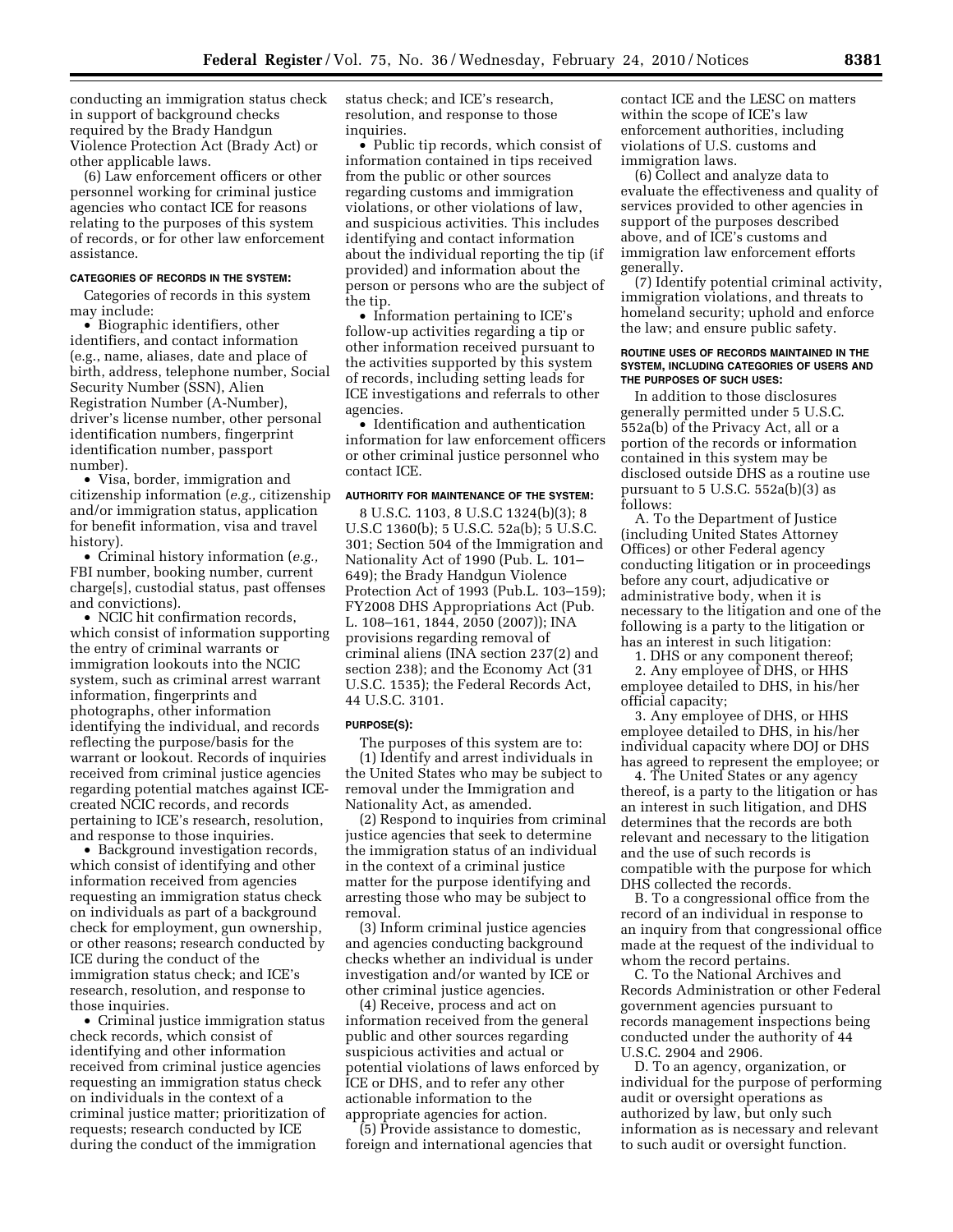E. To appropriate agencies, entities, and persons when:

1. DHS suspects or has confirmed that the security or confidentiality of information in the system of records has been compromised;

2. The Department has determined that as a result of the suspected or confirmed compromise there is a risk of harm to economic or property interests, identity theft or fraud, or harm to the security or integrity of this system or other systems or programs (whether maintained by DHS or another agency or entity) or harm to the individual that relies upon the compromised information; and

3. The disclosure made to such agencies, entities, and persons is reasonably necessary to assist in connection with DHS's efforts to respond to the suspected or confirmed compromise and prevent, minimize, or remedy such harm.

F. To contractors and their agents, grantees, experts, consultants, and others performing or working on a contract, service, grant, cooperative agreement, or other assignment for DHS, when necessary to accomplish an agency function related to this system of records. Individuals provided information under this routine use are subject to the same Privacy Act requirements and limitations on disclosure as are applicable to DHS officers and employees.

G. To an appropriate Federal, State, tribal, local, international or foreign law enforcement agency or other appropriate authority charged with investigating or prosecuting a violation or enforcing or implementing a law, rule, regulation, or order, where a record, either on its face or in conjunction with other information, indicates a violation or potential violation of law, which includes criminal, civil, or regulatory violations and such disclosure is proper and consistent with the official duties of the person making the disclosure.

H. To an appropriate Federal, State, tribal, local, international, or foreign law enforcement agency, if the information is relevant and necessary to a requesting agency's decision concerning the hiring or retention of an individual, or issuance of a security clearance, license, contract, grant, or other benefit, or if the information is relevant and necessary to a DHS decision concerning the hiring or retention of an employee, the issuance of a security clearance, the reporting of an investigation of an employee, the letting of a contract, or the issuance of a license, grant or other benefit and disclosure is appropriate to the proper performance of the official duties of the person making the request.

I. To domestic governmental agencies seeking to determine the immigration status of persons who have applied to purchase/obtain a firearm in the United States, pursuant to checks conducted on such persons under the Brady Handgun Violence Prevention Act or other applicable laws.

J. To the U.S. Office of Personnel Management (OPM) or its agents seeking to determine the immigration status of individuals undergoing background investigations.

K. To appropriate Federal, State, local, tribal, foreign or international criminal justice agencies, or other authorized users of NCIC, to respond to inquiries regarding a person who is or may be the subject of an ICE-generated NCIC criminal arrest warrant or immigration lookout record.

L. To appropriate Federal, State, local, tribal, foreign or international agencies seeking to determine the immigration status of individuals who are being screened with respect to their participation in, attendance at, or other relation to a special security event.

M. To appropriate Federal, State, local, tribal, foreign or international agencies in order to refer reports of suspicious activity, tips, potential violations of law and other relevant information to agencies with appropriate jurisdiction, authorities, and/or need-to-know concerning the matters.

N. To the Department of Justice (DOJ), Federal Bureau of Prisons (BOP) and other Federal, State, local, territorial, tribal and foreign law enforcement or custodial agencies for the purpose of placing an immigration detainer on an individual in that agency's custody, or to facilitate the transfer of custody of an individual to ICE from the other agency.

O. To the appropriate foreign government agency charged with enforcing or implementing laws where there is an indication of a violation or potential violation of the law of another nation (whether civil or criminal), and to international organizations engaged in the collection and dissemination of intelligence concerning criminal activity.

P. To other Federal, State, local, or foreign government agencies, individuals, and organizations during the course of an investigation, proceeding, or activity within the purview of immigration and nationality laws to elicit information required by DHS/ICE to carry out its functions and statutory mandates.

Q. To international, foreign, and intergovernmental agencies, authorities, and organizations in accordance with

law and formal or informal international arrangements.

R. To the Office of Management and Budget (OMB) in connection with the review of private relief legislation as set forth in OMB Circular No. A–19 at any stage of the legislative coordination and clearance process as set forth in the Circular.

S. To the U.S. Senate Committee on the Judiciary or the U.S. House of Representatives Committee on the Judiciary when necessary to inform members of Congress about an alien who is being considered for private immigration relief.

T. To the State Department when it requires information to consider and/or provide an informed response to a request for information from a foreign, international, or intergovernmental agency, authority, or organization about an alien or an enforcement operation with transnational implications.

U. To a criminal, civil, or regulatory law enforcement authority (whether Federal, State, local, territorial, tribal, international or foreign) where the information is necessary for collaboration, coordination and deconfliction of investigative matters, to avoid duplicative or disruptive efforts, and for the safety of law enforcement officers who may be working on related investigations.

V. To appropriate Federal, State, local, tribal, foreign or international governmental agencies or multilateral governmental organizations where DHS is aware of a need to utilize relevant data for purposes of testing new technology and systems designed to enhance national security or identify other violations of law.

W. To a court, magistrate, or administrative tribunal in the course of presenting evidence, including disclosures to opposing counsel or witnesses in the course of civil discovery, litigation, or settlement negotiations or in connection with criminal law proceedings or in response to a subpoena from a court of competent jurisdiction.

X. To Federal and foreign government intelligence or counterterrorism agencies or components where DHS becomes aware of an indication of a threat or potential threat to national or international security, or where such use is to assist in anti-terrorism efforts and disclosure is appropriate to the proper performance of the official duties of the person making the disclosure.

Y. To the news media and the public, with the approval of the Chief Privacy Officer in consultation with counsel, when there exists a legitimate public interest in the disclosure of the